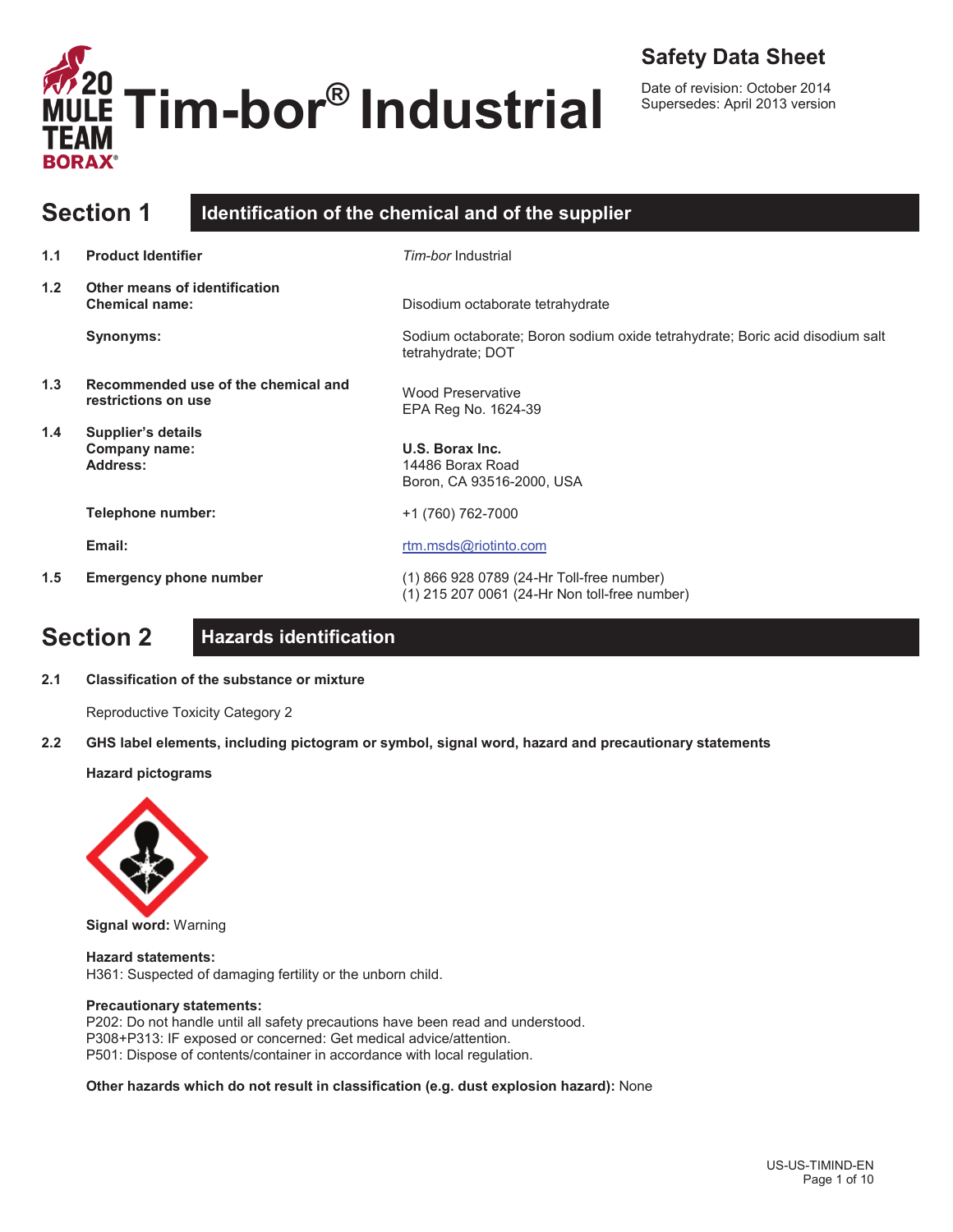# **Section 3 Composition/information on ingredients**

#### **3.1 Substances**

| <b>Chemical name</b>             | <b>CAS No.</b> | % content | See Section 8 for            |  |
|----------------------------------|----------------|-----------|------------------------------|--|
| Disodium octaborate tetrahydrate | 12280-03-4     | >99.0     | Occupational Exposure Limits |  |

### **Section 4 First aid measures**

#### **4.1 Description of necessary first aid measures**

Protection of first-aiders: No special protective clothing is required.

**Inhalation:** If symptoms such as nose or throat irritation are observed, remove to fresh air.

**Eye contact:** Use eye wash fountain or fresh water to cleanse eye. If irritation persists for more than 30 minutes, seek medical attention.

**Skin contact:** No treatment necessary.

**Ingestion:** Swallowing small quantities (one teaspoon) will cause no harm to healthy adults. If larger amounts are swallowed, give two glasses of water to drink and seek medical attention.

- **4.2 Most important symptoms and effects both acute and delayed:** Symptoms of accidental over-exposure to high doses of inorganic borate salts have been associated with ingestion or absorption through large areas of severely damaged skin. These may include nausea, vomiting, and diarrhoea, with delayed effects of skin redness and peeling (see Section 11).
- **4.3 Indication of any immediate medical attention and special treatment needed:** Note to physicians: Supportive care only is required for adult ingestion of less than a few grams of the product. For ingestion of larger amounts, maintain fluid and electrolyte balance and maintain adequate kidney function. Gastric lavage is only recommended for heavily exposed, symptomatic patients in whom emesis has not emptied the stomach. Hemodialysis should be reserved for patients with massive acute absorption, especially for patients with compromised renal function. Boron analyses of urine or blood are only useful for verifying exposure and are not useful for evaluating severity of poisoning or as a guide in treatment<sup>1</sup>.

# **Section 5 Fire-fighting measures**

**5.1 Suitable extinguishing media:** Use extinguishing media that are appropriate to local circumstances and the surrounding environment.

**Unsuitable extinguishing media:** None

- **5.2 Special hazards arising from the chemical** None. The product is not flammable, combustible or explosive.
- **5.3 Special protective equipment and precautions for fire fighters:**  Not applicable. The product is itself a flame retardant.

## **Section 6 Accidental release measures**

**6.1 Personal precaution, protective equipment and emergency procedures**

#### **For non-emergency personnel:**

Eye goggles and gloves are not required for normal industrial exposures, but eye protection according to ANSI Z.87.1 or other national standard. Respirators should be considered if environment is excessively dusty.

#### **For emergency responders:**

Eye goggles and gloves are not required for normal industrial exposures, but eye protection according to ANSI Z.87.1 or other national standard. Respirators should be considered if environment is excessively dusty.

**6.2 Environmental precautions:** The product is a water-soluble white powder that may cause damage to trees or vegetation by root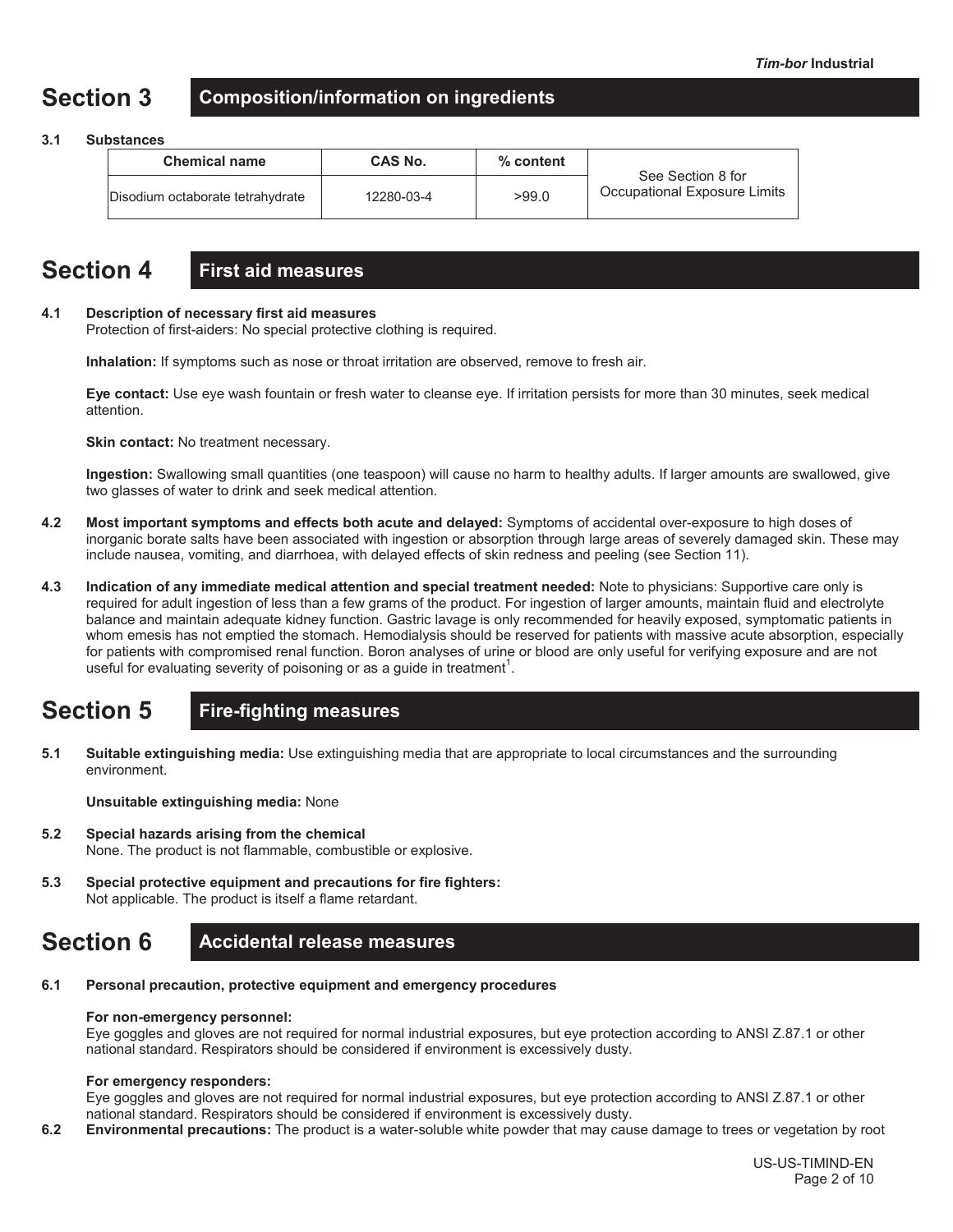absorption. Avoid contamination of water bodies during clean up and disposal. Advise local water authority that none of the affected water should be used for irrigation or for the abstraction of potable water until natural dilution returns the boron value to its normal environmental background level or meets local water quality standards.

### **6.3 Methods and material for containment and cleaning up**

**Appropriate containment:** Avoid spillage into water and cover drains.

Land spill: Vacuum, shovel or sweep up and place in containers for disposal in accordance with applicable local regulations.

**Spillage into water:** Where possible, remove any intact containers from the water.

#### **6.4 Reference to other sections**

Refer to sections 8, 12 and 13.

### **Section 7 Handling and storage**

### **7.1 Precautions for safe handling**

Good housekeeping procedures should be followed to minimise dust generation and accumulation. Avoid spills. Do not eat, drink and smoke in work areas. Wash hands after use. Remove contaminated clothing and protective equipment before entering eating areas.

### **7.2 Conditions for safe storage, including any incompatibilities**

No special handling precautions are required, but dry, indoor storage is recommended. To maintain package integrity and to minimise caking of the product, bags should be handled on a first-in first-out basis.

| Storage temperature: | Ambient           |
|----------------------|-------------------|
| Storage pressure:    | Atmospheric       |
| Special sensitivity: | Moisture (Caking) |

### **Section 8 Exposure controls/personal protection**

### **8.1 Control parameters**

**Occupational exposure limit values:** In the absence of a national OEL, Rio Tinto Borax recommends and applies internally an Occupational Exposure Limit (OEL) of 1 mg B/m<sup>3</sup>. To convert product into equivalent boron (B) content, multiply by 0.21.

Occupational Exposure Limits:

| OSHA/PEL (total dust)      | 15 mg/m $3$         | Particulate Not Otherwise Classified or Nuisance Dust |  |  |  |
|----------------------------|---------------------|-------------------------------------------------------|--|--|--|
| OSHA/PEL (respirable dust) | 5 mg/m <sup>3</sup> | Particulate Not Otherwise Classified or Nuisance Dust |  |  |  |
| Cal OSHA/PEL               | 5 mg/m $3$          | Particulate Not Otherwise Classified or Nuisance Dust |  |  |  |

#### **8.2 Appropriate engineering controls:** Use local exhaust ventilation to keep airborne concentrations of dust below permissible exposure limits.

### **8.3 Personal protection equipment:**

Eye and face protection: Eye protection according to ANSI Z.87.1 or other national standards may be warranted if environment is excessively dusty.

Skin protection: Standard work gloves (cotton, canvas or leather) may be warranted if environment is excessively dusty. Respiratory protection: Where airborne concentrations are expected to exceed exposure limits, respirators should be used.

### **Section 9 Physical and chemical properties**

### **9.1 Information on basic physical and chemical properties**

| Appearance:                              |
|------------------------------------------|
| <b>Odour</b>                             |
| Odour threshold:                         |
| pH @ 20°C:                               |
| Melting point/ Freezing point:           |
| Initial boiling point and boiling range: |
| <b>Flash point:</b>                      |

White, crystalline solid **Odourless** Not applicable: odourless 8.3 (3.0% solution); 7.6 (10.0% solution) 815°C Not applicable: melting point 815°C Not applicable: inorganic substance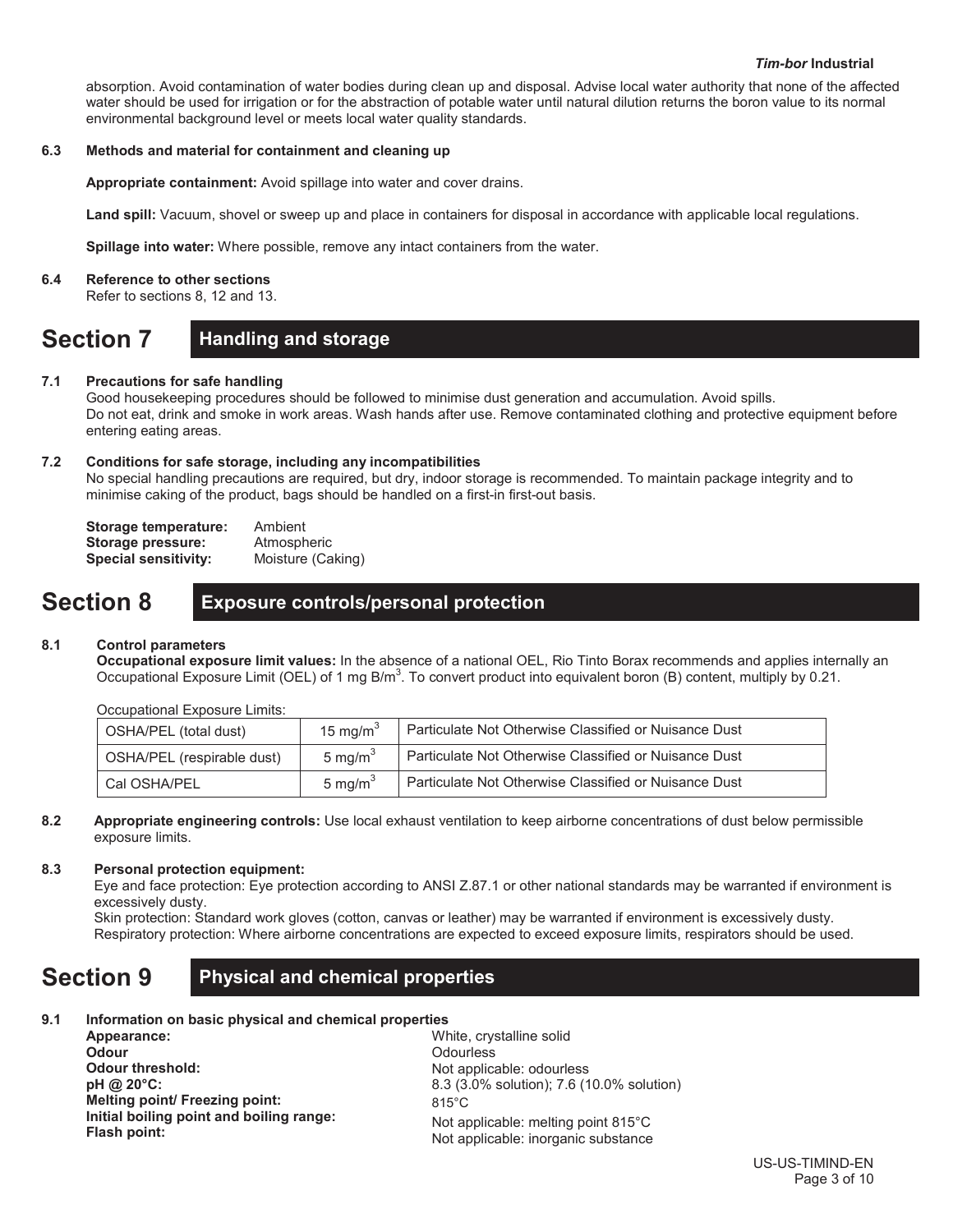| <b>Evaporation rate:</b>                      | Not applicable: non-volatile                                                            |
|-----------------------------------------------|-----------------------------------------------------------------------------------------|
| <b>Flammability:</b>                          | Non-flammable (used as a flame retardant)                                               |
| Upper/lower flammability or explosive limits: | Not applicable: non-flammable                                                           |
| Vapour pressure:                              | Not applicable: melting point 815°C                                                     |
| Vapour density:                               | Not applicable: melting point 815°C                                                     |
| <b>Relative density:</b>                      | $1.87@22^{\circ}C$                                                                      |
| Solubility(ies):                              | Water: 223.65 g/L @ 20°C                                                                |
| Partition coefficient; n-octanol/water:       | Not applicable: inorganic substance                                                     |
| Auto-ignition temperature:                    | Not applicable: not self-heating                                                        |
| Decomposition temperature:                    | Not applicable: melting point 815°C                                                     |
| <b>Viscosity:</b>                             | Not applicable: solid substance                                                         |
| <b>Explosive properties:</b>                  | Not explosive: does not contain chemical groups associated with explosive<br>properties |
| <b>Oxidising properties:</b>                  | Not oxidising: does not contain chemical groups associated with oxidising<br>properties |
| <b>Other information</b>                      |                                                                                         |
| Molecular weight:                             | 412.52                                                                                  |
| Formula:                                      | $Na2B8O13$ .4H <sub>2</sub> O                                                           |
|                                               |                                                                                         |

# **Section 10 Stability and reactivity**

**10.1 Reactivity:** None known.

**9.2 Other information**

- **10.2 Chemical stability:** Under normal ambient temperatures (-40°C to +40°C), the product is stable.
- **10.3 Possibility of hazardous reactions:** Reaction with strong reducing agents such as metal hydrides or alkali metals will generate hydrogen gas which could create an explosive hazard.
- **10.4 Conditions to avoid:** Avoid contact with strong reducing agents by storing according to good industrial practice.
- **10.5 Incompatible materials**: Strong reducing agents.
- **10.6 Hazardous decomposition products:** None.

### **Section 11 Toxicological Information**

**11.1 Information on the likely routes of exposure (inhalation, ingestion, skin and eye contact)** Inhalation is the most significant route of exposure in occupational and other settings. Dermal exposure is not usually a concern because product is poorly absorbed through intact skin. Product is *not* intended for ingestion.

**(a) Acute toxicity** Method: Acute Oral Toxicity Study – OECD Guidelines 401 Species: Rat Dose: 1.25; 2; 3.15; 5 g/kg of body weight Routes of Exposure: Oral Results: Low acute oral toxicity.  $LD_{50}$  in male rats is 2,550 mg/kg of body weight males. Classification: Acute Toxicity (Oral) Category 5 (Hazard statement: H303: May be harmful if swallowed) Method: Acute Dermal Toxicity Study – similar to OECD Guideline 402 Species: Rabbit

Dose: 2,000 mg/kg bw Routes of Exposure: Dermal Results: Low acute dermal toxicity; LD<sub>50</sub> in rabbits is > 2,000 mg/kg of body weight. Poorly absorbed through intact skin. Based on the available data, the classification criteria are not met.

Method: Acute Inhalation Toxicity Study – OECD Guideline 403 Species: Rat Dose: 2.01 mg/L Routes of Exposure: Inhalation Results: Low acute inhalation toxicity. LC<sub>50</sub> in rats is > 2.0 mg/l (or g/m<sup>3</sup>). Based on the available data, the classification criteria are not met.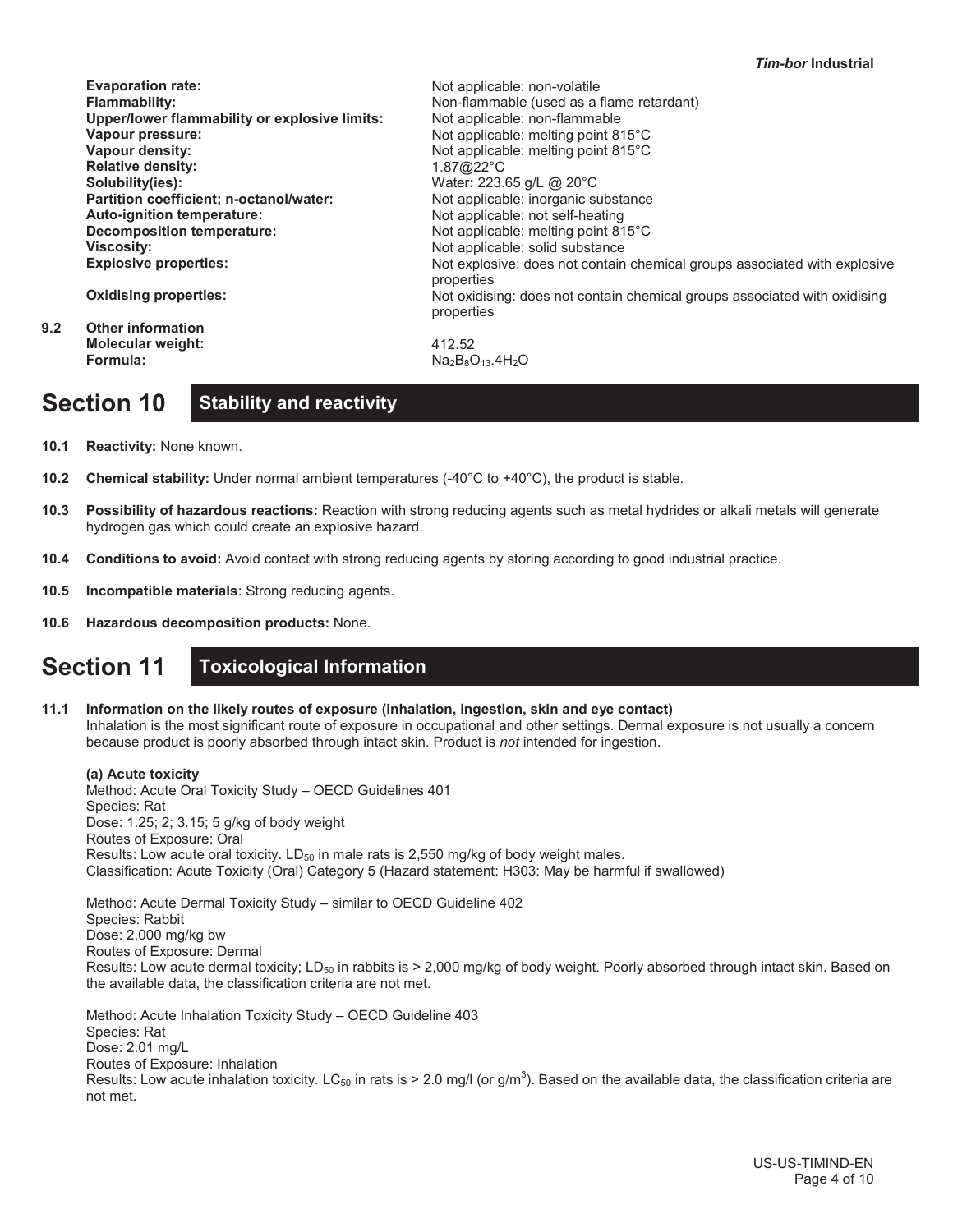#### **(b) Skin corrosion / irritation:**

Method: Primary Dermal Irritation Study – U.S. EPA FIFRA Guidelines Species: New Zealand White Rabbit Dose: 0.5 g Routes of Exposure: Dermal Results: No skin irritation. Mean Primary Irritation Score: 0.5. Based on the available data for the hydrated forms of sodium tetraborate, the classification criteria are not met.

#### **(c) Serious eye damage / irritation:**

Method: Eye Irritation Study – similar to OECD Guideline 405 Species: New Zealand White Rabbit Dose: 0.1 g Routes of Exposure: Eye Results: Not irritating. Induced slight iritis, conjunctivae redness and chemosis, reversible after 4-7 days with a return to near normal by 7 days after exposure. Classification: Based on mean scores of  $\leq 1$ , and the effects were fully reversible within 7 days, the classification criteria are not met.

Many years of occupational exposure indicate no adverse effects on human eye.

#### **(d) Respiratory or skin sensitisation:**

Method: Buehler Test – OECD Guideline 406 Species: Guinea Pig Dose: 0.4 g of a 95% w/w mixture in distilled water Routes of Exposure: Dermal Results: Not a skin sensitiser. No respiratory sensitisation studies have been conducted. There are no data to suggest that boric acid or sodium borates are respiratory sensitisers. Based on the available data, the classification criteria are not met.

#### **(e) Germ cell mutagenicity:**

Method: Several in vitro mutagenicity studies have been carried out on boric acid including gene mutation in mammalian cells, unscheduled DNA synthesis, chromosomal aberration and sister chromatid exchange in mammalian cells. Species: L5178Y mouse lymphoma, V79 Chinese hamster cells, C3H/10T1/2 cells, hepatocytes, Chinese hamster ovary (CHO cells).

Dose: 1.0 - 10.0 mg/ml (1000 -10000 ppm) boric acid Routes of Exposure: *in vitro* Results: Not mutagenic (based on boric acid). Based on the available data, the classification criteria are not met.

#### **(f) Carcinogenicity:**

Method: OECD 451 equivalent. Species: B6C3F1 mice Dose: 446 ; 1150 mg boric acid/kg bw/day Routes of Exposure: Oral feeding study Results: No evidence of carcinogenicity (based on boric acid). Based on the available data, the classification criteria are not met.

#### **(g) Reproductive toxicity:**

Method: Three-generation feeding study, similar to OECD 416 Two-Generation Study Species: Rat Dose: 0; 34 (5.9); 100 (17.5); and 336 (58.5) mg boric acid (mg B)/kg bw/day Routes of Exposure: Oral feeding study Results: NOAEL in rats for effects on fertility in males is 100 mg boric acid/kg bw equivalent to 17.5 mg B/kg bw.

Method: Prenatal Developmental Toxicity Study of Boric Acid - OECD Guideline 414 Species: Rat

Dose: 0; 19 (3.3); 36 (6.3); 55 (9.6); 76 (13.3) and 143 (25) mg boric acid (mg B)/kg bw.

Routes of Exposure: Oral feeding study

Results: NOAEL in rats for developmental effects on the foetus including foetal weight loss and minor skeletal variations is 55 mg boric acid/kg bw or 9.6 mg B/kg.

Classification: Reproductive Toxicity Category 2 (Hazard statement: H361: Suspected of damaging fertility or the unborn child.)

Method: Occupational studies of evaluating sensitive sperm parameters in highly exposed borate workers. Epidemiological studies evaluating high environmental exposures to boron and developmental effects in humans have been conducted. Species: Human

Dose: A subset of workers was exposed to 125 mg B/day.

Routes of Exposure: Combined oral ingestion and inhalation

Results: No adverse fertility effects in male workers. Epidemiological studies of human developmental effects have shown an absence of effects in exposed borate workers and populations living in areas with high environmental levels of boron.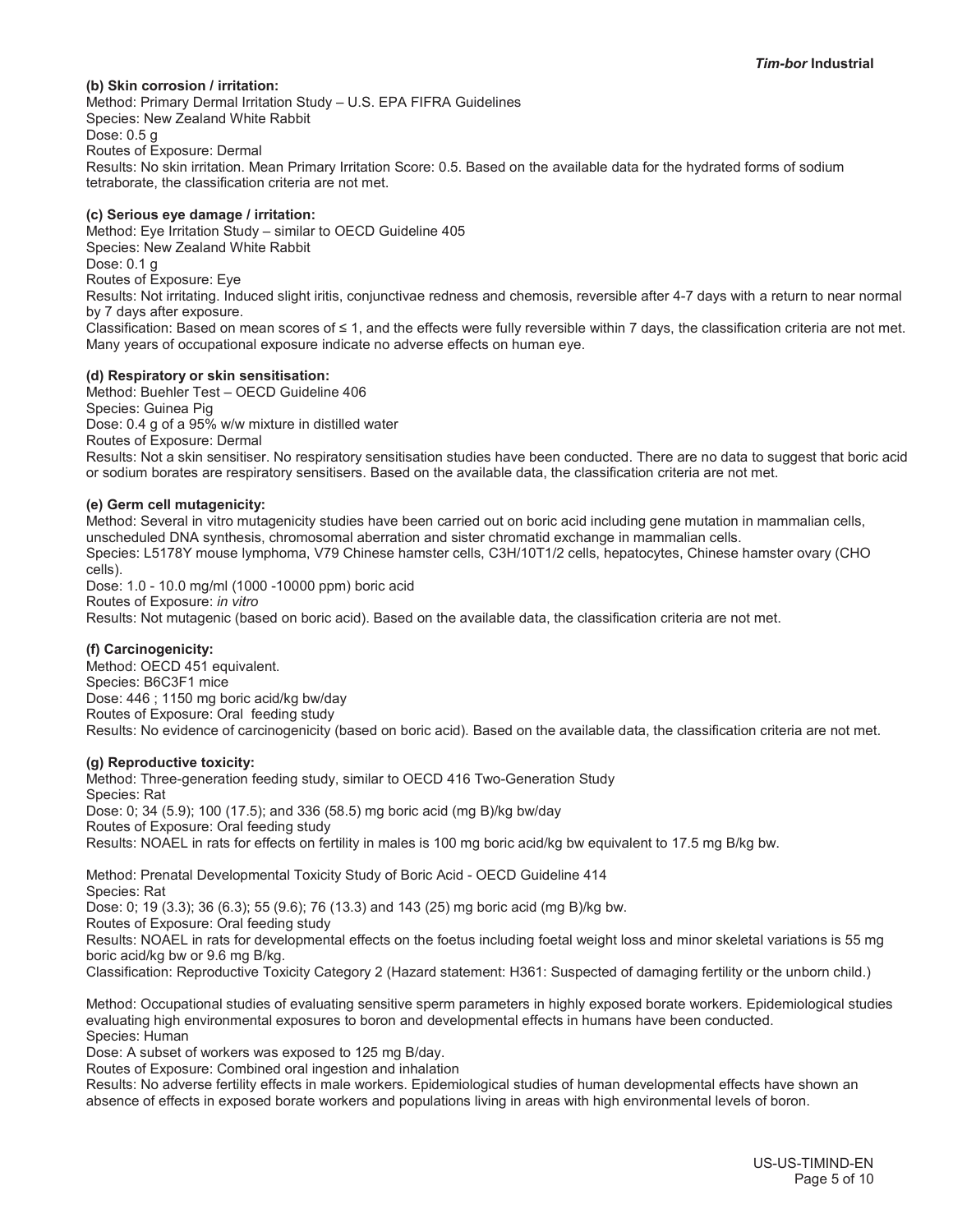#### **(h) STOT-single exposure:**

Method: Standard Test Method for Estimating Sensory Irritancy of Airborne Chemicals - ASTM E981-04 (2004)

Species: Mouse

Dose: 186 – 1704 mg sodium tetraborate pentahydrate/ $m<sup>3</sup>$ 

Routes of Exposure: Inhalation

Results: The maximum exposure of 1704 sodium tetraborate pentahydrate/m<sup>3</sup> resulted in a reduced respiratory rate of 33%, graded as moderate irritation. The lowest exposure tested of 186 mg/m<sup>3</sup> sodium tetraborate pentahydrate resulted in a reduced respiration rate of 11%, graded as no irritation. Based on the available data, the classification criteria are not met.

Method: Sensory irritation in human volunteers

Species: Human

Dose:  $5 - 40$  mg sodium tetraborate pentahydrate/m<sup>3</sup>

Routes of Exposure: Inhalation

Results: A NOAEL for irritation from sodium tetraborate pentahydrate of 10 mg/m<sup>3</sup> among male and female human volunteers under controlled laboratory conditions. At 10 mg/m<sup>3</sup> increased nasal secretion was observed, but occurred in the absence of other irritating effects at a concentration below that considered irritating by volunteers and was not seen in a subsequent study.

#### **(i) STOT-repeated exposure:**

Method: Chronic toxicity study of boric acid and disodium tetraborate decahydrate, similar to OECD 452

Species: Rat

Dose: 0; 33 (5.9); 100 (17.5); 334 (58.5) mg boric acid (B)/kg bw per day (nominal in diet); and 0; 52 (5.9); 155 (17.5); 516 (58.5) mg borax (B)/kg/day (nominal in diet)

Routes of Exposure: Oral feeding study

Results: A NOAEL of 17.5 mg B/kg bw/day equivalent to 118 mg sodium tetraborate pentahydrate/kg bw/day was determined in a chronic feeding study (2 years) in rats and is based on testes effects. Other effects (kidney, haemopoietic system) are regarded only at even higher dose levels. Based on the available data, the classification criteria are not met.

**(j) Aspiration hazard:** Physical form of solid powder indicates no aspiration hazard potential.

#### **11.2 Symptoms related to the physical, and chemical and toxicological characteristics:**

Products are *not* intended for ingestion. Small amounts (e.g. a teaspoonful) swallowed accidentally are not likely to cause effects. Symptoms of accidental over-exposure to high doses of inorganic borate salts have been associated with ingestion or absorption through large areas of severely damaged skin. These may include nausea, vomiting, and diarrhoea, with delayed effects of skin redness and peeling.

#### **11.3 Delayed and immediate effects as well as chronic effects from short and long-term exposure:**

Human epidemiological studies show no increase in pulmonary disease in occupational populations with chronic exposures to boric acid and sodium borate dust. Human epidemiological studies indicate no effect on fertility in occupational populations with chronic exposures to borate dust and indicate no effect to a general population with high exposures to borates in the environment.

- **11.4 Numerical measures of toxicity (such as acute toxicity)**
	- None. This product is a substance.

### **Section 12 Ecological information**

### **12.1 Ecotoxicity (aquatic and terrestrial, where available)**

Note that the data values are expressed as boron equivalents. To convert to this product divide the boron equivalent by 0.21. Studies judged to be unreliable or with insufficient information to evaluate are not included.

**Freshwater**

Chronic studies

| Taxonomic<br>Group            | Number of<br>Taxa Tested | Range of Endpoint Values (geometric NOEC/EC10)                      | <b>References</b> |
|-------------------------------|--------------------------|---------------------------------------------------------------------|-------------------|
| Algal                         | 4                        | 10 mg B/L (Chlorella pyrenoidosa) to 50 mg B/L (Anacystis nidulans) | 3, 4              |
| Higher plants                 | 3                        | 4.0 mg B/L (Phragmites australis) to 60 mg B/L (Lemna minor)        | 5, 6              |
| Invertebrate and<br>protozoan |                          | 5.7 mg B/L (Daphnia magna) to 32 mg B/L (Chironomus riparius)       | 7.8               |
| Fish                          | 6                        | 2.9 mg B/L (Micropterus salmoides) to 17 mg B/L (Carassius auratus) | 9                 |
| Amphibian                     |                          | 29 mg B/L (Rana pipiens) to 41 mg B/L (Bufo fowleri)                | 9                 |

Results<sup>2</sup>: Based on the complete data set of 22 species, the HC<sub>5</sub> value of the species sensitivity distribution is 4.05 mg B/L.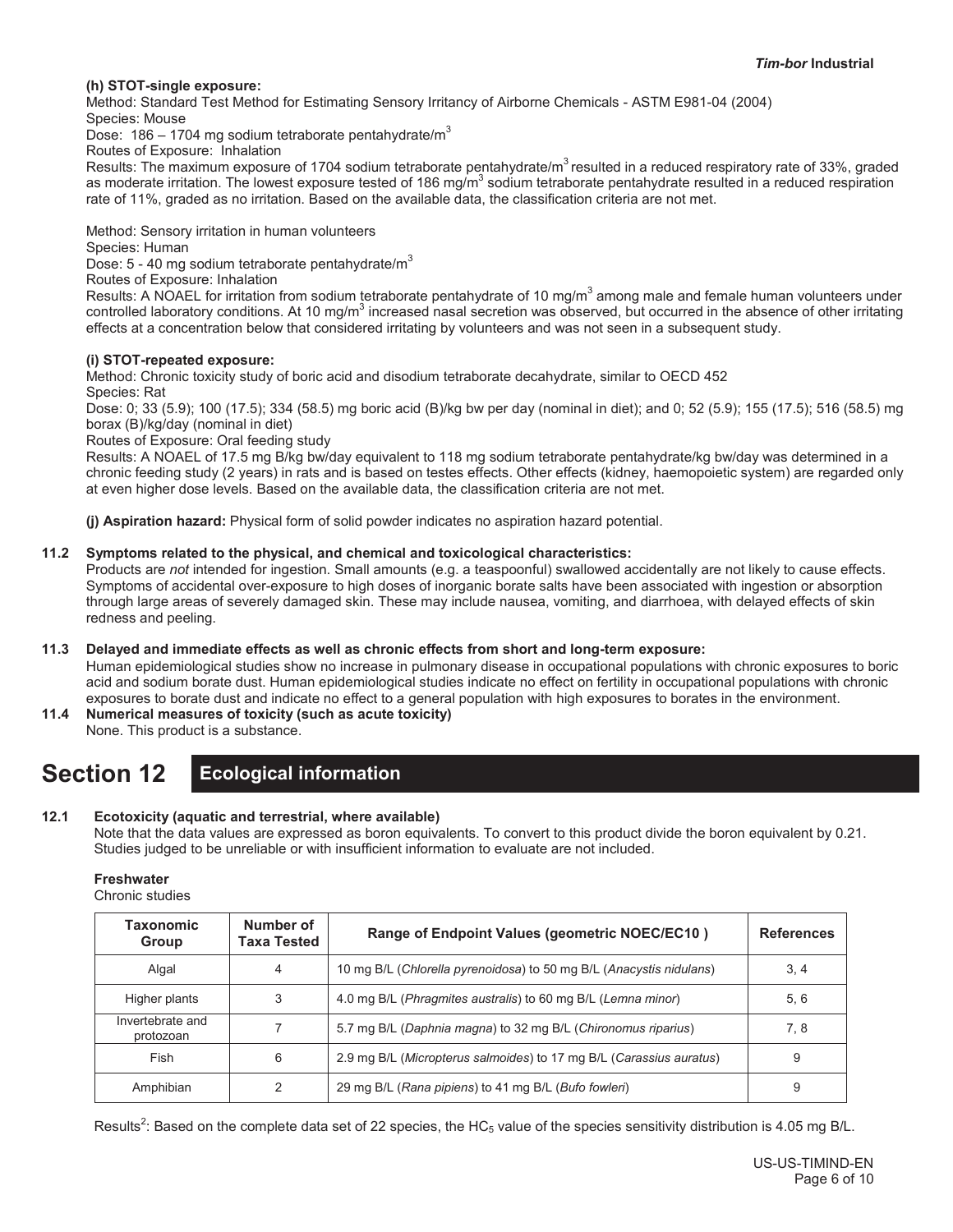Acute studies

| <b>Taxonomic</b><br><b>Group</b> | Number of<br><b>Taxa Tested</b> | Range of Endpoint Values (geometric EC/LC50)                                  | <b>References</b> |
|----------------------------------|---------------------------------|-------------------------------------------------------------------------------|-------------------|
| Algal                            | 2                               | 10 mg B/L (Chlorella pyrenoidosa) to 28 mg B/L (Selenastrum<br>capricornutum) | 3, 10             |
| Invertebrate and<br>protozoan    | 9                               | 113 mg B/L (Ceriodaphnia dubia) to 1376 mg B/L (Chironomus decorus)           | 11.12             |
| Fish                             |                                 | 80 mg B/L (Pimephales promelas) to 627 mg B/L (Onchorhynchus<br>tschawytscha) | 11.13             |
| Amphibian                        | 2                               | 86 mg B/L (Rana pipiens) to 104 mg B/L (Bufo fowleri)                         | 9                 |

Results<sup>2</sup>: Based on the complete data set from 46 studies with 20 species, the HC<sub>5</sub> value of the species sensitivity distribution is 27.3 mg B/L

Classification: Based on the acute data for freshwater species, this substance is not classified as hazardous to the environment.

#### **Marine and Estuarine Data**

Chronic studies

| Taxonomic<br><b>Group</b> | Number of<br><b>Taxa Tested</b> | Range of Endpoint Values (geometric NOEC/EC10)                                                                          | <b>References</b> |
|---------------------------|---------------------------------|-------------------------------------------------------------------------------------------------------------------------|-------------------|
| Algal                     | 19                              | 5 mg B/L (Emiliana huxleyi) to >100 mg B/L (Agmenellum<br>guadruplicatum, Anacystis marina, Thallassiorsira pseudonana) | 4                 |

Results: No data are available for invertebrate or vertebrate species. The results from the freshwater data set are recommended as applicable to marine and estuarine species.

#### Acute studies

| Taxonomic<br><b>Group</b> | Number of<br><b>Taxa Tested</b> | Range of Endpoint Values (geometric EC/LC50)                             | <b>References</b> |
|---------------------------|---------------------------------|--------------------------------------------------------------------------|-------------------|
| Invertebrate              | 3                               | 45 mg B/L (Litopenaeus vannamei) to 83 mg B/L (Americamysis bahia)       | 14.15             |
| Fish                      | 2                               | 74 mg B/L (Limanda limanda) to 600 mg B/L (Oncorhynchus<br>tschawytscha) | 13.16             |

No data are available for algal species.

#### **Sediment**

| <b>Taxonomic</b><br>Group | Number of<br><b>Taxa Tested</b> | Range of Endpoint Values (geometric EC/LC50)   | <b>References</b> |
|---------------------------|---------------------------------|------------------------------------------------|-------------------|
| Invertebrate              |                                 | 82.4 mg B/kg sediment dw (Chironomus riparius) | 17.18             |

Results: Although limited, the data suggest that sediment organisms are within range of toxicity of aquatic organisms. In addition, the substance will not partition to the sediment, so a sediment/water partitioning approach is justified.

#### **Sewage Treatment Plants (STP)**

| <b>Taxonomic</b><br>Group | Number of<br><b>Taxa Tested</b> | Range of Endpoint Values (geometric NOEC/EC10)                            | <b>References</b> |
|---------------------------|---------------------------------|---------------------------------------------------------------------------|-------------------|
| Activated sludge          | <b>NA</b>                       | >17.5 mg B/L to 100 mg B/L                                                | 19                |
| <b>Microbes</b>           |                                 | 10 mg B/L (Opercularia bimarginata) to 20 mg B/L (Paramecium<br>caudatum) | 20                |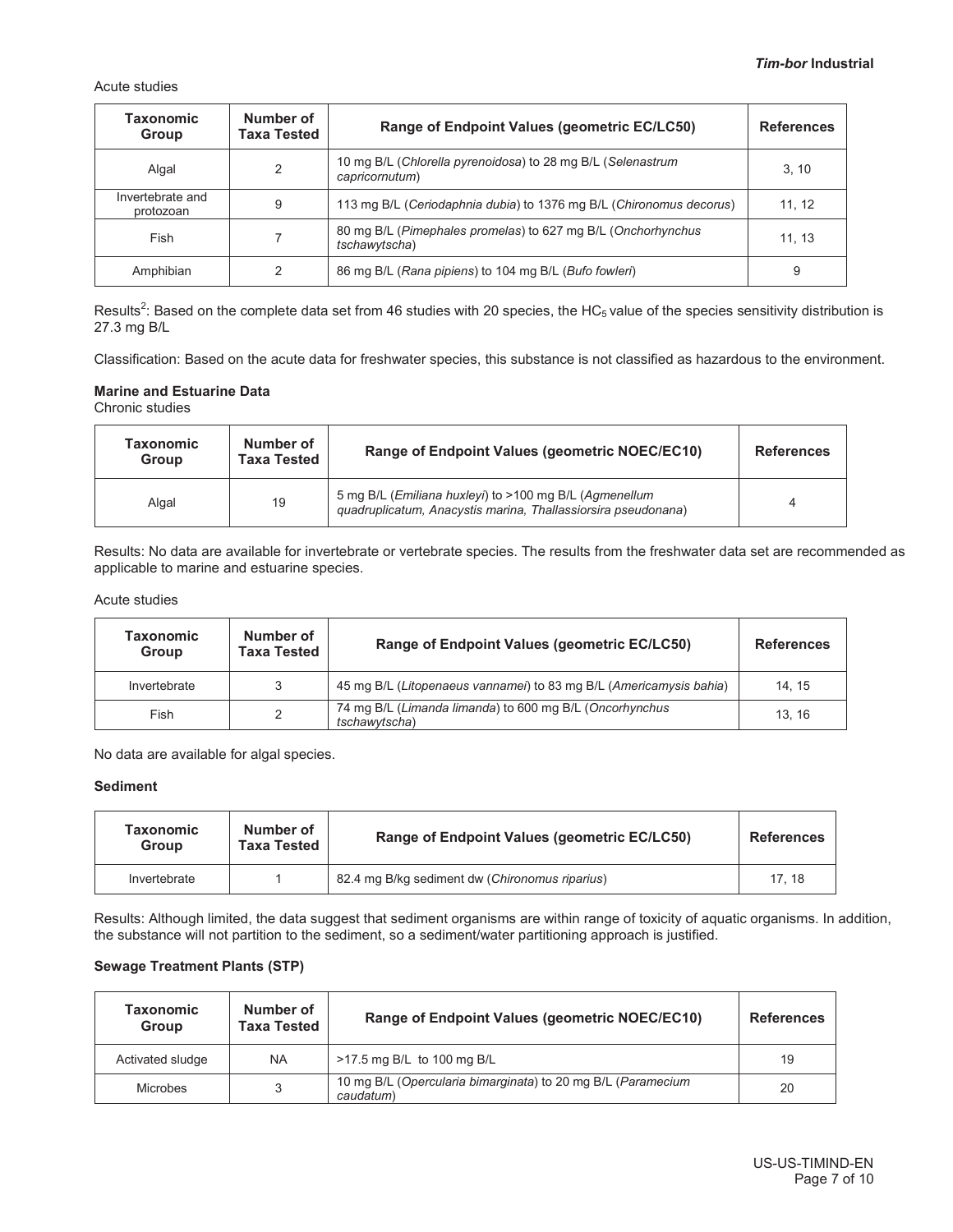### **Terrestrial Data**

Chronic studies

| Taxonomic<br>Group | Number of<br>Taxa Tested | Range of Endpoint Values (geometric NOEC/EC10)                                                                          | <b>References</b> |
|--------------------|--------------------------|-------------------------------------------------------------------------------------------------------------------------|-------------------|
| Plant              | 28                       | 7.2 mg B/kg dw (Zea mays) to 56 mg B/kg dw (Allium cepa)                                                                | 21, 22            |
| Invertebrates      | 9                        | 15.4 mg B/kg dw (Folsomia candida) to 87 mg B/kg dw (Caenorhabditis<br>elegans)                                         | 23.24             |
| Soil micro         | 3                        | 12 mg B/kg dw (nitrogen mineralization and nitrification test) to 420 mg<br>B/kg dw (soil nitrogen transformation test) | 25.26             |

Results<sup>2</sup>: Based on the complete data set, the HC<sub>5</sub> value of the species sensitivity distribution is 10.8 mg B/kg dw.

**Phytotoxicity:** Boron is an essential micronutrient for healthy growth of plants. It can be harmful to boron sensitive plants in higher quantities. Care should be taken to minimise the amount of borate product released to the environment.

#### **12.2 Persistence and Degradability**

Biodegradation is not an applicable endpoint since the product is an inorganic substance.

#### **12.3 Bioaccummulative potential**

This product will undergo hydrolysis in water to form undissociated boric acid. Boric acid will not biomagnify through the foodchain. Octanol/Water partition coefficient: Log P<sub>ow</sub> = -0.7570 @ 25°C (based on boric acid)<sup>27</sup>.

### **12.4 Mobility in soil**

The product is soluble in water and is leachable through normal soil. Adsorption to soils or sediments is insignificant.

#### **12.5 Other adverse effects** None

### **Section 13 Disposal considerations**

#### **13.1 Disposal methods**

Product packaging should be recycled where possible. Local authorities should be consulted about any specific local requirements

Such product should, if possible, be used for an appropriate application.

# **Section 14 Transport information**

**Transport Classification for Road (ADR) / Rail (RID); Inland waterways (ADN); Sea (IMDG); Air (ICAO/IATA)**

**14.1 UN Number:** 

- **14.2 UN Proper Shipping Name:**
- **14.3 Transport hazard class(es):**
- **14.4 Packing Group:**
- **14.5 Environmental Hazards (e.g. marine pollutant)**
- **14.6 Special precautions for user:**
- **14.7 Transport in bulk according to Annex II of Marpol 73/78 and the IBC code:**

# **Section 15 Regulatory information**

**15.1 Safety, health and environmental regulations/legislation specific for the substance or mixture**

**Clean Air Act (Montreal Protocol) - Substances that deplete the ozone layer:** Not manufactured with and does not contain any Class I or Class II ozone depleting substances.

**Regulation (EC) No 689/2008 - Export and Import of Dangerous Chemicals**: Not listed.

**National Regulations:** Ensure all national/local regulations are observed.

**U.S. EPA RCRA:** This product is not listed as a hazardous waste under any sections of the Resource Conservation and Recovery Act (RCRA) or regulations (40 CFR 261 *et seq*).

Not Regulated Not Regulated Not Regulated Not Regulated Not Regulated Not Regulated Not Regulated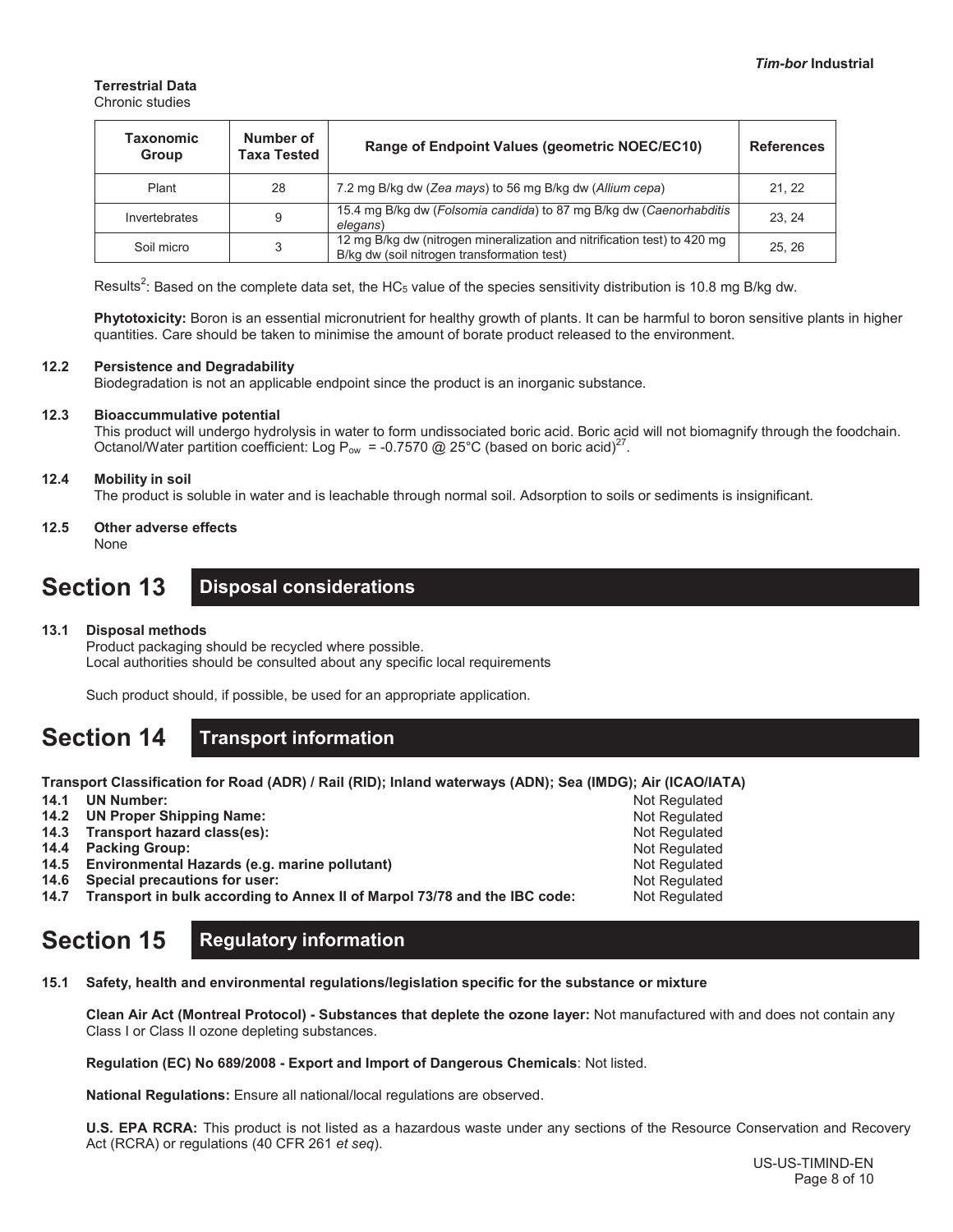**EPA FIFRA:** This product is a pesticide registered by the Environmental Protection Agency (EPA Reg. No 1624-39) and is subject to certain labeling requirements under federal pesticide law. These requirements differ from the classification criteria and hazard information required for safety data sheets, and for workplace labels of non-pesticide chemicals.

Following is the hazard information as required on the pesticide label:

CAUTION Harmful if swallowed. Causes moderate eye irritation. Avoid contact with eyes or clothing. Wash thoroughly with soap and water after handling and before eating, drinking, chewing gum, using tobacco or using the toilet.

**Superfund:** CERCLA/SARA. This product is not listed under CERCLA (Comprehensive Environmental Response Compensation and Liability Act) or its 1986 amendments, SARA (Superfund Amendments and Reauthorization Act), including substances listed under Section 313 of SARA, Toxic Chemicals, 42 USC 11023, 40 CFR 372.65, Section 302 of SARA, Extremely Hazardous Substances, 42 USC 11002, 40 CFR 355, or the CERCLA Hazardous Substances list, 42 USC 9604, 40 CFR 302.

**Safe Drinking Water Act (SDWA):** This product is not regulated under the SDWA, 42 USC 300g-1, 40 CFR 141 *et seq*. Consult state and local regulations for possible water quality advisories regarding boron compounds.

**Clean Water Act (CWA) (Federal Water Pollution Control Act):** 33 USC 1251 *et seq*.

**a)** This product is not itself a discharge covered by any water quality criteria of Section 304 of the CWA, 33 USC 1314.

- **b)** It is not on the Section 307 List of Priority Pollutants, 33 USC 1317, 40 CFR 129.
- **c)** It is not on the Section 311 List of Hazardous Substances, 33 USC 1321, 40 CFR 116.

**IARC:** The International Agency for Research on Cancer (IARC) (a unit of the World Health Organization) does not list or categorize this product as a carcinogen.

**NTP Biennial Report on Carcinogens:** This product is not listed.

**OSHA carcinogen:** This product is not listed.

**California Proposition 65:** This product is not listed on the Proposition 65 list of carcinogens or reproductive toxicants.

**Chemical inventory listing:** The listing is sometimes under the Inventory number of the anhydrous form of this inorganic salt.

| <b>U.S. EPA TSCA Inventory:</b> | 12008-41-2 |
|---------------------------------|------------|
| Canada DSL:                     | 12008-41-2 |
| <b>EINECS:</b>                  | 234-541-0  |
| Australia AICS:                 | 12008-41-2 |
| <b>China IECSC:</b>             | 12008-41-2 |
| Japanese METI & ISHL:           | $(1)-69$   |
| <b>New Zealand NZIoC:</b>       | 12008-41-2 |
| <b>Philippines PICCS:</b>       | 12008-41-2 |
| <b>South Korea KECI:</b>        | KE-12358   |
|                                 |            |

## **Section 16 Other information**

- **16.1 Date of revision:** October 2014
- **16.2 Revision details:** Format change to GHS.

#### **16.3 References:**

- 1. Litovitz T L, Norman S A, Veltri J C, Annual Report of the American Association of Poison Control Centers Data Collection System. Am. J. Emerg. Med. (1986), 4, 427-458
- 2. REACH Consortium for Borates (2010) Chemical Safety Report for Boric Acid. http://apps.echa.europa.eu/registered/registeredsub.aspx#search
- 3. Fernandez et al. (1984) Phyton (Buenos Aires) 44: 125-133.
- 4. Antia and Cheng (1975) J Fish Res Bd Can 32: 2487-2494.
- 5. Bergman, Bruchlos, Marks (1995) Tenside Surf Det 32: 229-237.
- 6. Wang (1986) Environ Poll (Ser B) 11: 1-14.
- 7. Gersich and Milazzo (1990) Arch. Environ. Contam. Toxicol. 19: 72-76.
- 8. Hooftman, van Dongelen-Sevenhuijsen and de Haan (2000). Unpublished report no. V99.1146 to Borax Europe Limited.
- 9. Dyer (2001) Chemosphere 44: 369-376.
- 10. Hansveit and Oldersma (2000) Unpublished report no: V99-157 to Borax Europe Limited.
- 11. Soucek, Dickinson, Major (2010) Unpublished report to REACH Consortium for Borates.